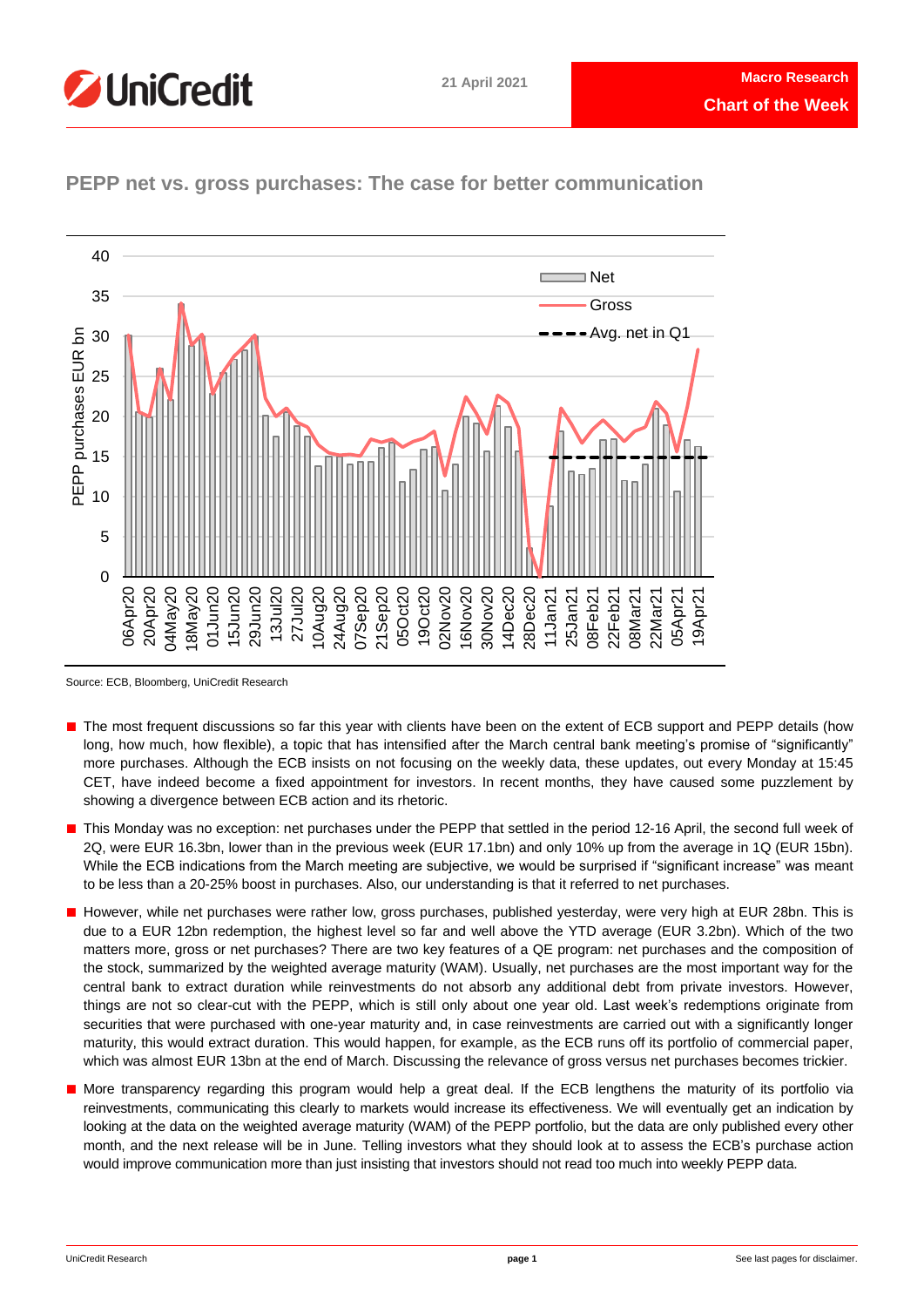

■ Finally, the ECB provides a twelve-month forward rolling estimate of APP redemptions. The time is ripe for a similar disclosure also with respect to PEPP redemptions, especially if the difference between net and gross purchases carries any relevance. If not, the ECB should explain why net purchases remain so low compared to 1Q, and clarify whether they plan to implement the promised increase via gross or net purchases.

**Dr. Luca Cazzulani**, Co-Head of Strategy Research, FI Strategist (UniCredit Bank, Milan) +39 02 8862-0640 [luca.cazzulani@unicredit.eu](mailto:luca.cazzulani@unicredit.eu)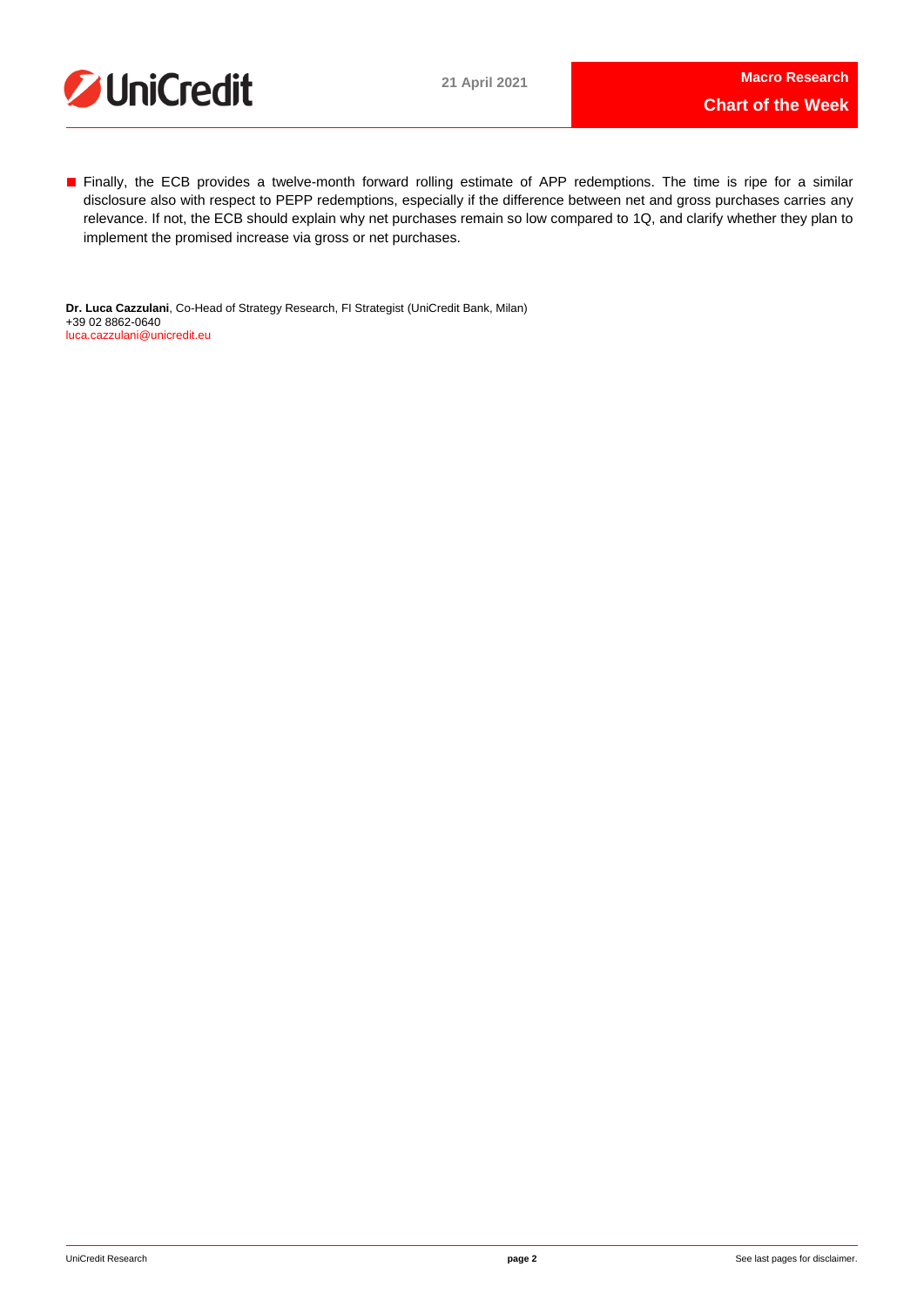

# **Legal Notices**

## **Glossary**

A comprehensive glossary for many of the terms used in the report is available on our website:<https://www.unicreditresearch.eu/index.php?id=glossary>

## **Disclaimer**

Our recommendations are based on information obtained from or are based upon public information sources that we consider to be reliable, but for the completeness and<br>accuracy of which we assume no liability. All informatio analysts as of the date of the issue unless stated otherwise. We reserve the right to modify the views expressed herein at any time without notice. Moreover, we reserve the right not to update this information or to discontinue it altogether without notice. This report may contain links to websites of third parties, the content of which is not controlled by<br>UniCredit Bank. No liability is ass

This report is for information purposes only and (i) does not constitute or form part of any offer for sale or subscription of or solicitation of any offer to buy or subscribe for any<br>financial, money market or investment for any financial, money market or investment instrument or any security nor (iii) as marketing material within the meaning of applicable prospectus law . The investment possibilities discussed in this report may not be suitable for certain investors depending on their specific investment objectives and time horizon or in the context of their overall<br>financial situation. The investments di adverse effect on the value of investments. Furthermore, past performance is not necessarily indicative of future results. In particular, the risks associated with an investment in the financial, money market or investment instrument or security under discussion are not explained in their entirety.

This information is given without any warranty on an "as is" basis and should not be regarded as a substitute for obtaining individual advice. Investors must make their own determination of the appropriateness of an investment in any instruments referred to herein based on the merits and risks involved, their own investment strategy and their legal, fiscal and financial position. As this document does not qualify as an investment recommendation or as a direct investment recommendation, neither this document nor any part of it shall form the basis of, or be relied on in connection with or act as an inducement to enter into, any contract or commitment whatsoever. Investors are urged to contact their bank's investment advisor for individual explanations and advice.

Neither UniCredit Bank AG, UniCredit Bank AG London Branch, UniCredit Bank AG Milan Branch, UniCredit Bank AG Vienna Branch, UniCredit Bank Austria AG, UniCredit Bulbank, Zagrebačka banka d.d., UniCredit Bank Czech Republic and Slovakia, ZAO UniCredit Bank Russia, UniCredit Bank Czech Republic and Slovakia Slovakia Branch,<br>UniCredit Bank Romania, UniCredit Bank AG New York Branch n (in negligence or otherwise) for any loss howsoever arising from any use of this document or its contents or otherwise arising in connection therewith.

This report is being distributed by electronic and ordinary mail to professional investors, who are expected to make their own investment decisions without undue reliance on this publication, and may not be redistributed, reproduced or published in whole or in part for any purpose.

This report was completed and first published on 21 April 2021 at 11:53.

## **Responsibility for the content of this publication lies with:**

## **UniCredit Group and its subsidiaries are subject to regulation by the European Central Bank**

a) UniCredit Bank AG (UniCredit Bank, Munich or Frankfurt), Arabellastraße 12, 81925 Munich, Germany, (also responsible for the distribution pursuant to §85 WpHG). Regulatory authority: "BaFin" – Bundesanstalt für Finanzdienstleistungsaufsicht, Marie-Curie-Str. 24-28, 60439 Frankfurt, Germany.

b) UniCredit Bank AG London Branch (UniCredit Bank, London), Moor House, 120 London Wall, London EC2Y 5ET, United Kingdom. Regulatory authority: "BaFin" –<br>Bundesanstalt für Finanzdienstleistungsaufsicht, Marie-Curie-Str. 2 regulatory status are available on request.

c) UniCredit Bank AG Milan Branch (UniCredit Bank, Milan), Piazza Gae Aulenti, 4 - Torre C, 20154 Milan, Italy, duly authorized by the Bank of Italy to provide investment services. Regulatory authority: "Bank of Italy", Via Nazionale 91, 00184 Roma, Italy and Bundesanstalt für Finanzdienstleistungsaufsicht, Marie-Curie-Str. 24-28, 60439 Frankfurt, Germany.

d) UniCredit Bank AG Vienna Branch (UniCredit Bank, Vienna), Rothschildplatz 1, 1020 Vienna, Austria. Regulatory authority: Finanzmarktaufsichtsbehörde (FMA), Otto-Wagner-Platz 5, 1090 Vienna, Austria and subject to limited regulation by the "BaFin" – Bundesanstalt für Finanzdienstleistungsaufsicht, Marie-Curie-Str. 24-28, 60439<br>Frankfurt, Germany. Details about the extent of our reg

e) UniCredit Bank Austria AG (Bank Austria), Rothschildplatz 1, 1020 Vienna, Austria. Regulatory authority: Finanzmarktaufsichtsbehörde (FMA), Otto-Wagner-Platz 5, 1090 Vienna, Austria

f) UniCredit Bulbank, Sveta Nedelya Sq. 7, BG-1000 Sofia, Bulgaria. Regulatory authority: Financial Supervision Commission (FSC), 16 Budapeshta str., 1000 Sofia, Bulgaria g) Zagrebačka banka d.d., Trg bana Josipa Jelačića 10, HR-10000 Zagreb, Croatia. Regulatory authority: Croatian Agency for Supervision of Financial Services, Franje Račkoga 6, 10000 Zagreb, Croatia

h) UniCredit Bank Czech Republic and Slovakia, Želetavská 1525/1, 140 92 Praga 4, Czech Republic. Regulatory authority: CNB Czech National Bank, Na Příkopě 28, 115 03 Praga 1, Czech Republic

i) ZAO UniCredit Bank Russia (UniCredit Russia), Prechistenskaya nab. 9, RF-119034 Moscow, Russia. Regulatory authority: Federal Service on Financial Markets, 9 Leninsky prospekt, Moscow 119991, Russia

j) UniCredit Bank Czech Republic and Slovakia, Slovakia Branch, Šancova 1/A, SK-813 33 Bratislava, Slovakia. Regulatory authority: CNB Czech National Bank, Na Příkopě 28, 115 03 Praha 1, Czech Republic and subject to limited regulation by the National Bank of Slovakia, Imricha Karvaša 1, 813 25 Bratislava, Slovakia. Regulatory authority:<br>National Bank of Slovakia, Imricha Karvaša 1, 813

k) UniCredit Bank Romania, Bucharest 1F Expozitiei Boulevard, 012101 Bucharest 1, Romania. Regulatory authority: National Bank of Romania, 25 Lipscani Street, 030031, 3rd District, Bucharest, Romania

l) UniCredit Bank AG New York Branch (UniCredit Bank, New York), 150 East 42nd Street, New York, NY 10017. Regulatory authority: "BaFin" – Bundesanstalt für Finanzdienstleistungsaufsicht, Marie-Curie-Str. 24-28, 60439 Frankfurt, Germany and New York State Department of Financial Services, One State Street, New York, NY 10004-1511 Further details regarding our regulatory status are available on request.

## **ANALYST DECLARATION**

The analyst's remuneration has not been, and will not be, geared to the recommendations or views expressed in this report, neither directly nor indirectly.

All of the views expressed accurately reflect the analyst's views, which have not been influenced by considerations of UniCredit Bank's business or client relationships.

## **POTENTIAL CONFLICTS OF INTERESTS**

You will find a list of keys for company specific regulatory disclosures on our website https://www.unicreditresearch.eu/index.php?id=disclaimer

**RECOMMENDATIONS, RATINGS AND EVALUATION METHODOLOGY** 

You will find the history of rating regarding recommendation changes as well as an overview of the breakdown in absolute and relative terms of our investment ratings, and a note on the evaluation basis for interest-bearing evaluation basis for interest-bearing securities on our website https://www.unicreditresearch.eu/index.php?id= **ADDITIONAL REQUIRED DISCLOSURES UNDER THE LAWS AND REGULATIONS OF JURISDICTIONS INDICATED**

You will find a list of further additional required disclosures under the laws and requlations of the jurisdictions indicated on our website

[https://www.unicreditresearch.eu/index.php?id=disclaimer.](https://www.unicreditresearch.eu/index.php?id=disclaimer) 

E 20/1